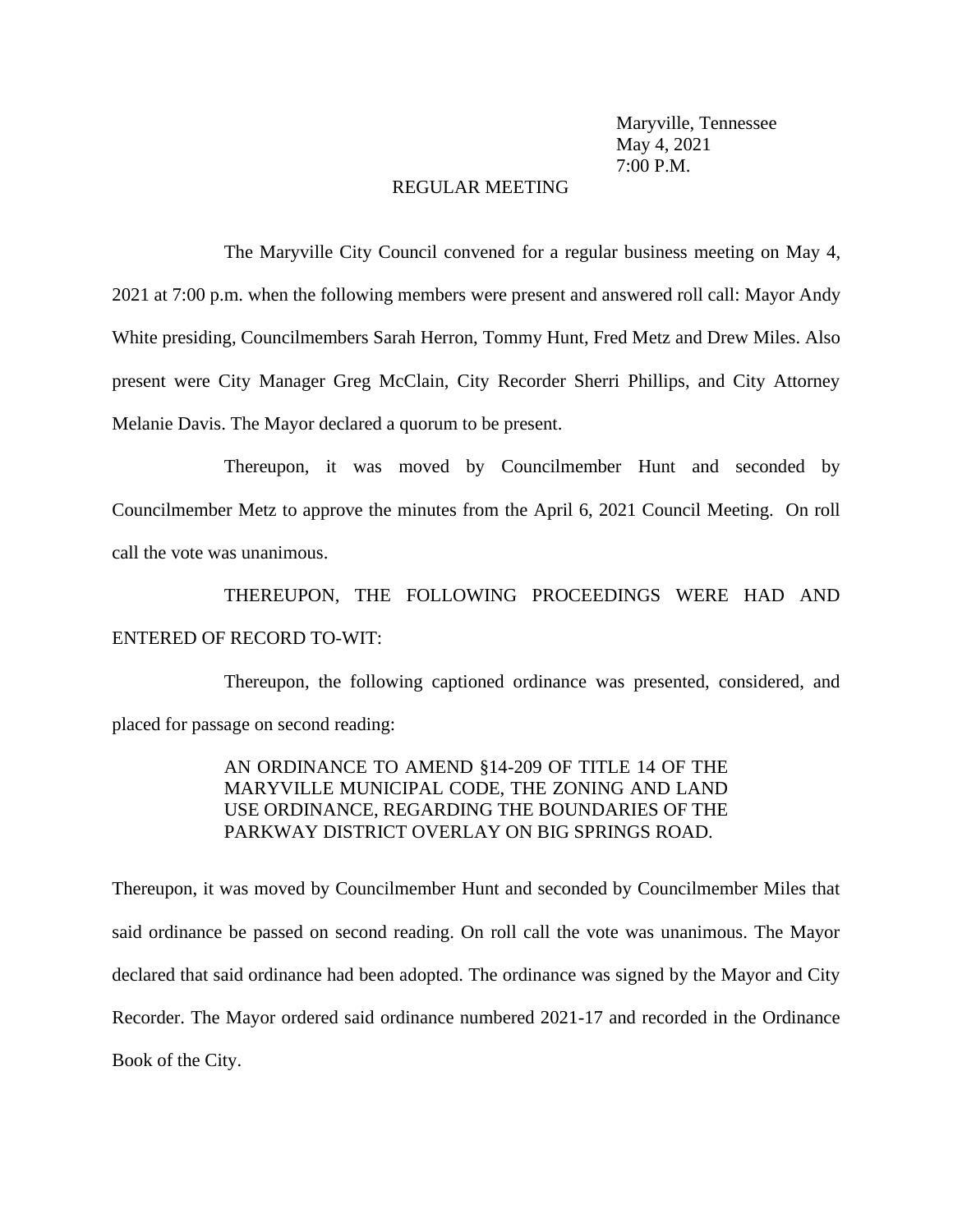Thereupon, the following captioned ordinance was presented, considered, and placed for passage on second reading:

### AN ORDINANCE TO ABANDON A PORTION OF AN ALLEY LOCATED BETWEEN BOBWHITE DRIVE AND FORSTER STREET DESIGNATED AS ALLEY #51A.

Thereupon, it was moved by Councilmember Miles and seconded by Councilmember Herron that said ordinance be passed on second reading. On roll call the vote was unanimous. The Mayor declared that said ordinance had been adopted. The ordinance was signed by the Mayor and City Recorder. The Mayor ordered said ordinance numbered 2021-18 and recorded in the Ordinance Book of the City.

Thereupon, the following captioned ordinance was presented, considered, and placed for passage on second reading:

#### AN ORDINANCE TO ABANDON AN ALLEY LOCATED OFF BITTLE ROAD DESIGNATED AS ALLEY #78.

Thereupon, it was moved by Councilmember Metz and seconded by Councilmember Hunt that said ordinance be passed on second reading. On roll call the vote was unanimous. The Mayor declared that said ordinance had been adopted. The ordinance was signed by the Mayor and City Recorder. The Mayor ordered said ordinance numbered 2021-19 and recorded in the Ordinance Book of the City.

Thereupon, the following captioned ordinance was presented, considered, and placed for passage on second reading:

# AN ORDINANCE TO ABANDON AN ALLEY LOCATED BETWEEN S. CLARK STREET AND S. COURT STREET DESIGNATED AS ALLEY #61.

Thereupon, it was moved by Councilmember Hunt and seconded by Councilmember Metz that said ordinance be passed on second reading. On roll call the vote was unanimous. The Mayor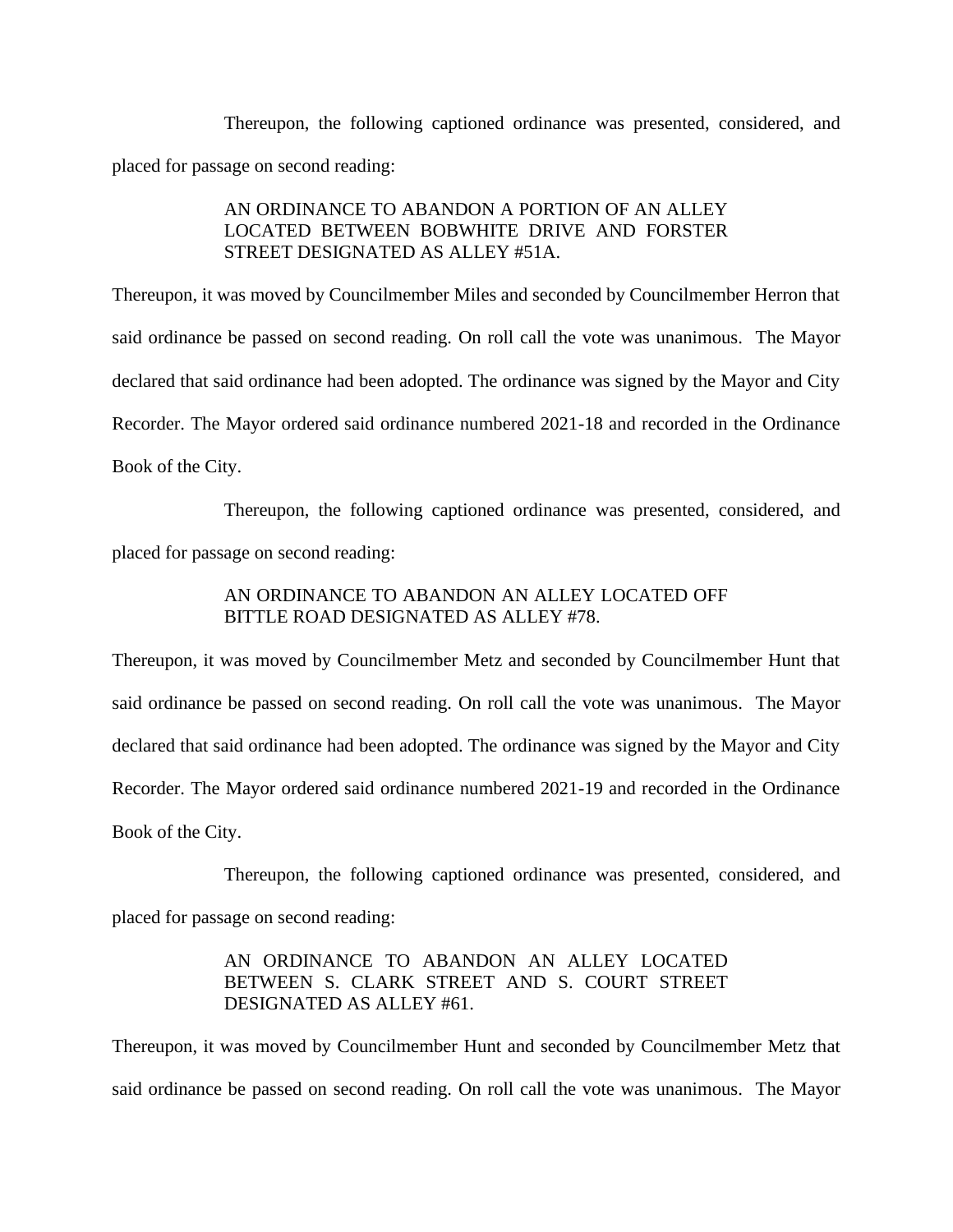declared that said ordinance had been adopted. The ordinance was signed by the Mayor and City Recorder. The Mayor ordered said ordinance numbered 2021-20 and recorded in the Ordinance Book of the City.

Thereupon, the following captioned ordinance was presented, considered, and placed for passage on second reading:

# AN ORDINANCE TO AMENDING THE ANNUAL BUDGET OF THE CITY OF MARYVILLE, TENNESSEE FOR FISCAL YEAR 2021.

Thereupon, it was moved by Councilmember Herron and seconded by Councilmember Metz that said ordinance be passed on second reading. On roll call the vote was unanimous. The Mayor declared that said ordinance had been adopted. The ordinance was signed by the Mayor and City Recorder. The Mayor ordered said ordinance numbered 2021-21 and recorded in the Ordinance Book of the City.

Thereupon, the following captioned ordinance was presented, considered, and placed for passage on second reading:

# AN ORDINANCE TO AMEND TITLE 9, CHAPTER 11 OF THE MARYVILLE MUNICIPAL CODE, MOBILE FOOD VENDORS AND FOOD TRUCKS.

Thereupon, it was moved by Councilmember Metz and seconded by Councilmember Miles that said ordinance be passed on second reading. On roll call the vote was unanimous. The Mayor declared that said ordinance had been adopted. The ordinance was signed by the Mayor and City Recorder. The Mayor ordered said ordinance numbered 2021-22 and recorded in the Ordinance Book of the City.

Thereupon, the following captioned ordinance was presented, considered, and placed for passage on second reading: